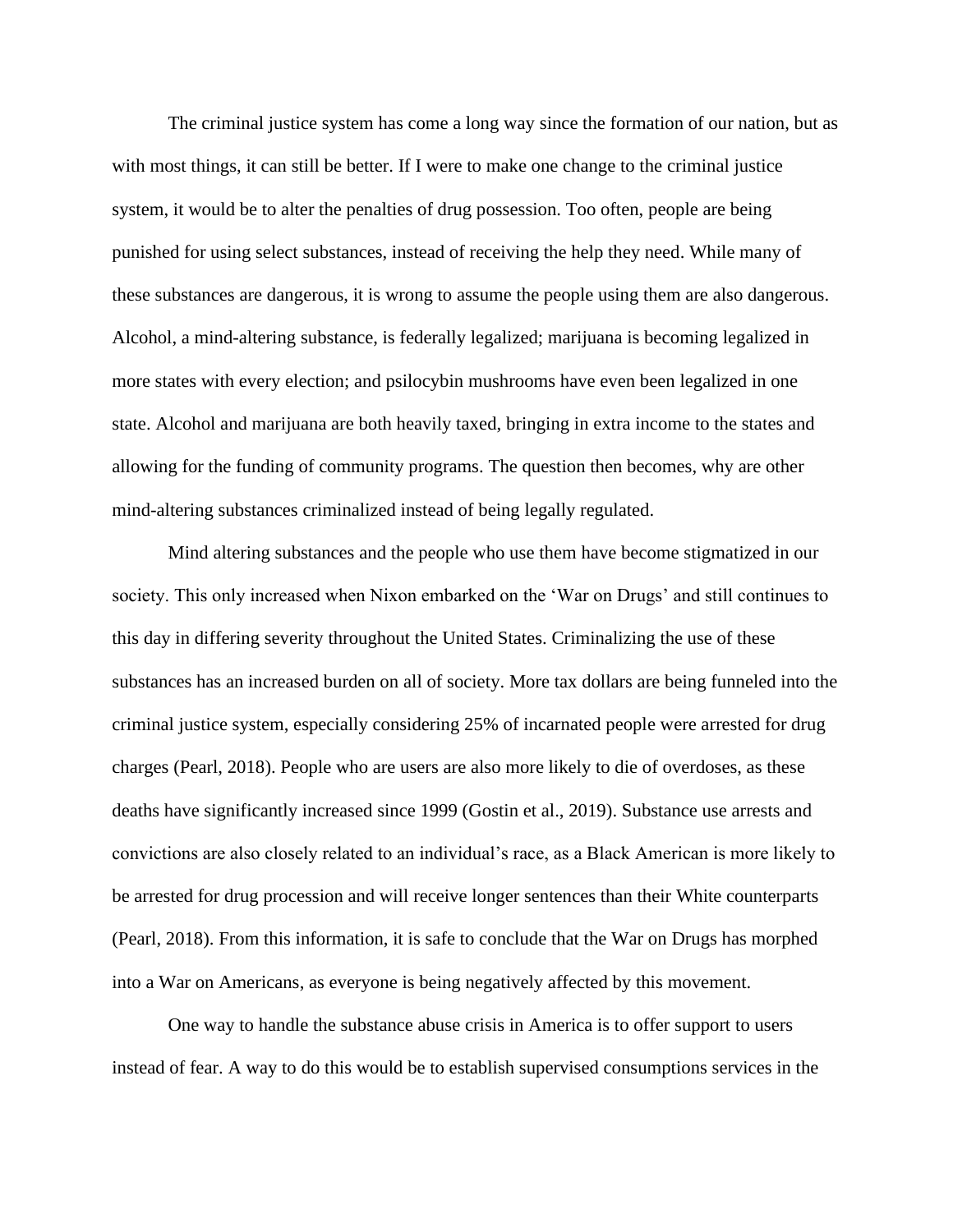United States. These facilities often receive a negative response, as they are seen as an allowance and support of prolonged drug use, especially since little knowledge about these facilities is known by the general public. People who utilize these services are able to go to a safe facility where they can be monitored, educated, and offered first aid if needed (Drug Policy Alliance, n.d.). Employees are there to support the clients and do not actually administer the substance. Despite the misconceptions surrounding substance consumption services, they have led to promising advances. Clients are more likely to enroll and adhere to substance use disorder treatments, and they receive social services they would otherwise be unable to access. These facilities have also led to a decrease in overdoses, overall substance usage, and unsafe needle practices. These facilities are saving lives and money by reducing the stigmatization of substance use. Ten countries around the world have already established these systems into their drug management policies. Sadly, the United States is not one of these forward-moving countries.

Instead of continuing to focus on the War on Drugs, we should move towards a creation of unity among Americans. Johann Hari, author of *Chasing the Scream*, summarizes the addiction problem in America succinctly by stating, "Addiction is an adaptation. It's not you it's the cage you live it." In a society rooted in a culture of individualism, it makes sense that substance abuse, a result of insufficient community support, is still a large problem. Addiction is perceived as an individual problem, despite the larger societal ramifications. Countries taking a collectivist approach through the use of supervised consumption services have witnessed the positive results of community support. The next step would be for American to follow suit.

My work as a Community Health Educator has enabled me to see the positive ramifications of creating connection to support healthy behavior changes. My own personal experience, along with the statistical information gathered through many different studies, leads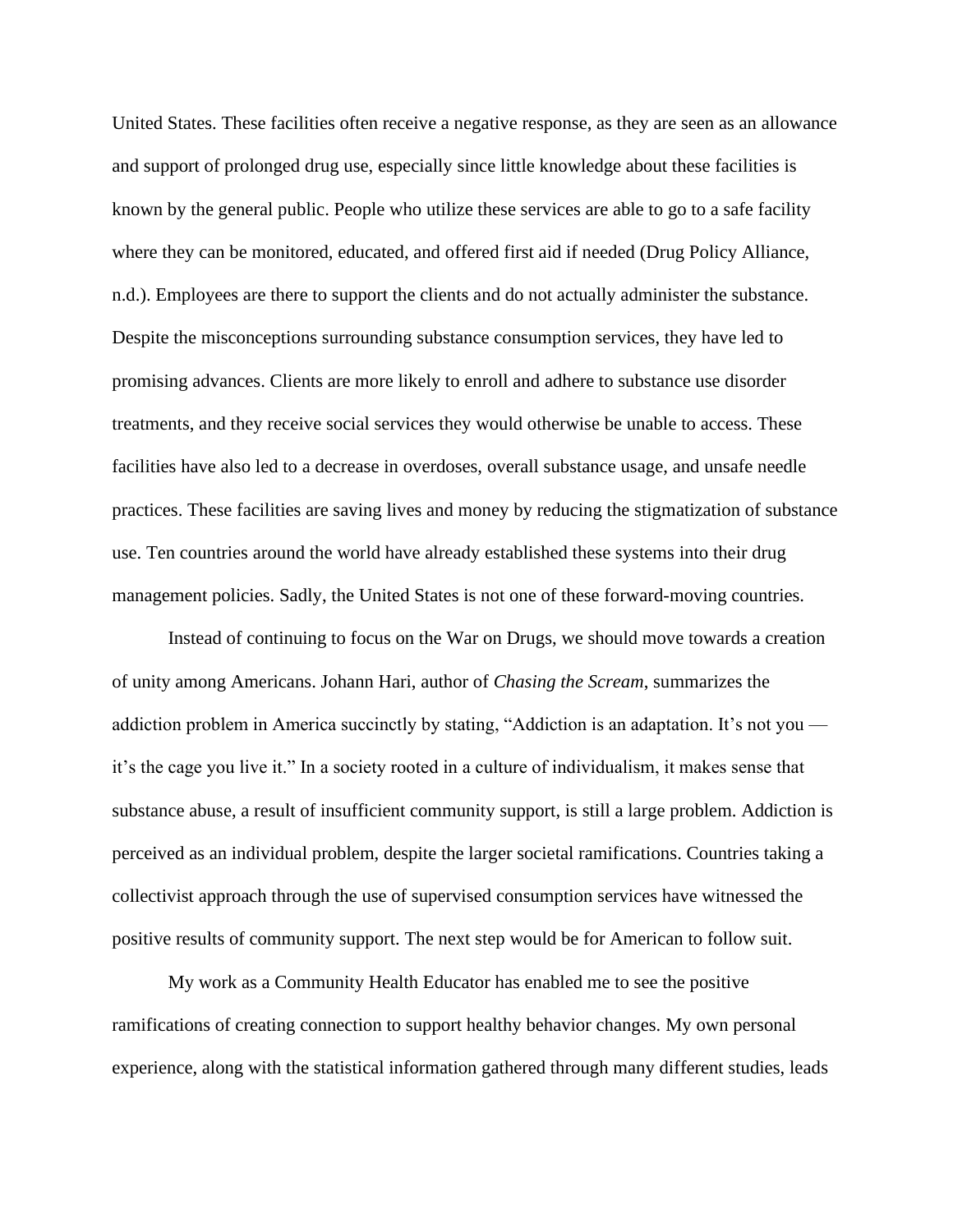me to want to change how substance abuse is handled by our criminal justice system. However, it will most likely be a long time before this ineffective approach is abandoned. As stated by Gostin et. al. (2019), "The Department of Justice (DOJ) recently threatened criminal prosecutions for SIF operators, medical personnel, and patrons." The laws and the handling of illegal acts are influenced by not only the criminal justice system, but our community. In order to make a change on how drug use is legally handled, the public perception must be changed. With the growing popularity of legalizing previously illegal substances, it makes sense to decriminalize other drugs as well. Instead of spending enormous amounts of money to arrest, convict, and jail people who use illegal substances, we should help them to receive compassion, community, and support. Only by doing this will we see a real change in our current American justice system.